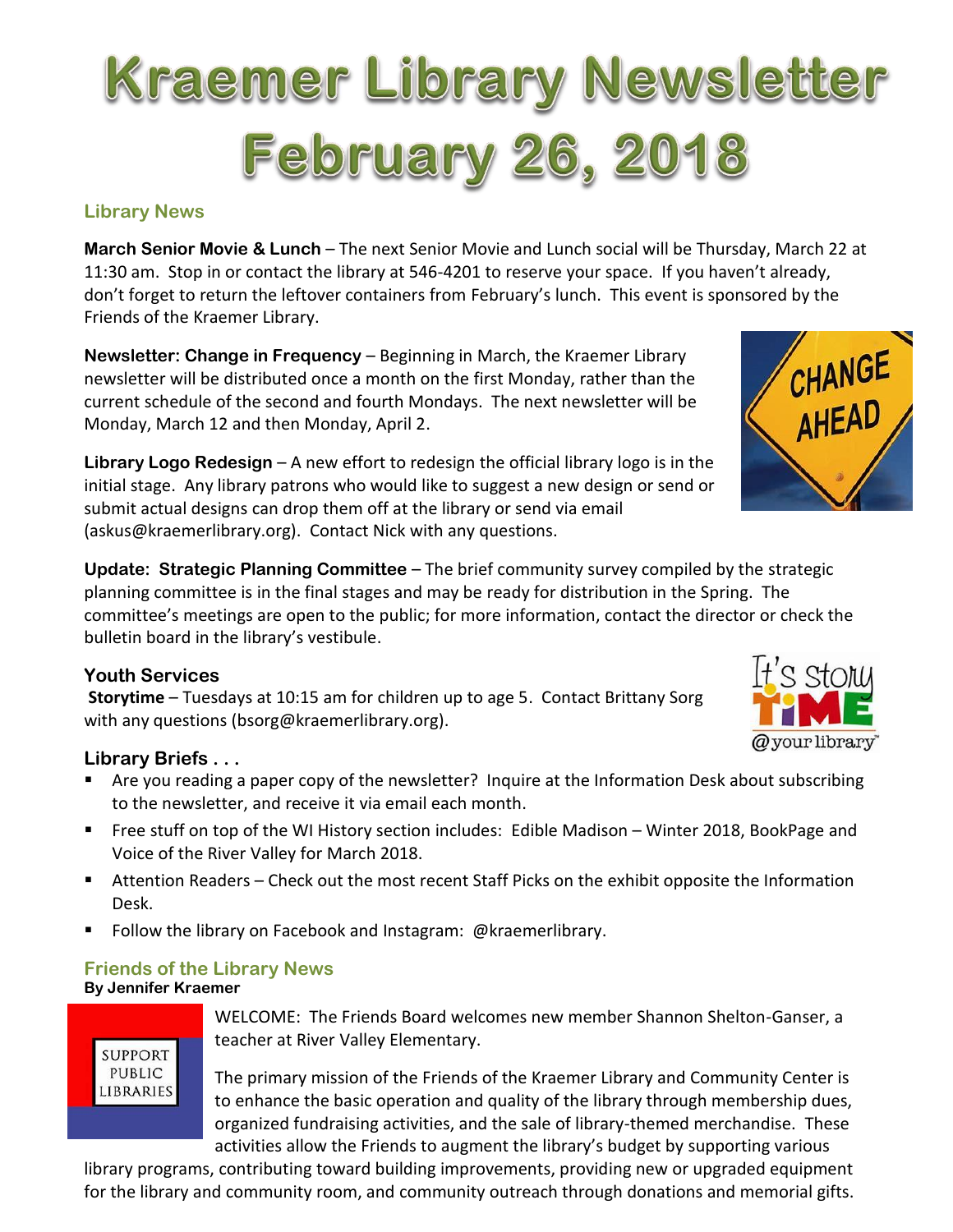New members are always welcome – membership brochures are available at the library. Feel free to share ideas and suggestions for future programs and/or with the library director or directly to the Friends of the Library via email. –  $krlibfol@gmail.com$ 

**P4 Donations** – Although the Pies, Pages, Pottery & Puzzles event is a long way off (October 19 and 20, 2018), donations of gently-used books, DVDs, music CDs, and puzzles are always accepted. Also, we always need empty copy paper boxes with lids to store youth donations.

#### **IN THE MAGAZINES**

**A glimpse inside periodicals available for checkout at Kraemer Library**



Highlights of the January/February 2018 Wisconsin Gardening magazine include "Pixie Perennials," planting ideas for small spaces and "Successful Succulents," helpful hints for including succulents such as sedums in the garden.

Smithsonian devotes most of the January/February 2018 issue to looking back at the year 1968, "The Year That Shattered America," with brief

articles about topics such as the Vietnam War, Civil Rights, The Democratic National Convention in Chicago, space travel, and the Miss America pageant.

## **Upcoming Area Events**

#### **Arcadia Books, Spring Green**

Sunday, March 4, 2-3 pm – Justin O'Brien discusses his new book, *Chicago Yippie! '68*, a true account of a 17-year old boy (the author) caught up in the street demonstrations during the 1968 Democratic National Convention in Chicago.



## **Book Review**

**By Niki Johnson**

#### **The Story of Arthur Truluv, by Elizabeth Berg / published 2017 / 218 pages**

Arthur Moses is 85. For the past six months, the highlight of his day is his trip to the cemetery to eat a sack lunch next to the grave of his wife, Nola. Although he is lonely, he enjoys the company of his cat and keeping his garden, but just gets by with housekeeping and cooking.

Maddy Harris is almost 18 and a senior in high school. She is lonely; her mother died when she was a baby, and her father is detached, still grieving for his lost wife. Maddy likes poetry and photography, and is unhappy in school – she doesn't fit in, and is often bullied by other students. She often comes to the cemetery during lunch because she enjoys the peaceful break from home and school. She has a crush on Anderson, an older boy who works at Wal-Mart.

Lucille Howard is Arthur's neighbor. She is 82 and a retired fourth grade teacher. She wants to be useful and busy. She loves to bake, and often provides baked treats to Arthur.

The process by which Arthur, Maddy, and Lucille meet and become friends, help each other through difficult times, and eventually bond and become a family forms the heart of this warm and touching novel.

#### **Wisconsin Trivia Questions - Answers**

**Monthly Trivia from Wisconsin Trivia, compiled by Kristin Visser (revised by Diana Cook)**



- 1 In what 1984 film did space alien Jeff Bridges land in Wisconsin?
- 2 Who is the most famous graduate of UW-Superior?
- 3 What is the oldest continually operating radio station in the world?

Answers will appear in the March 12 newsletter.